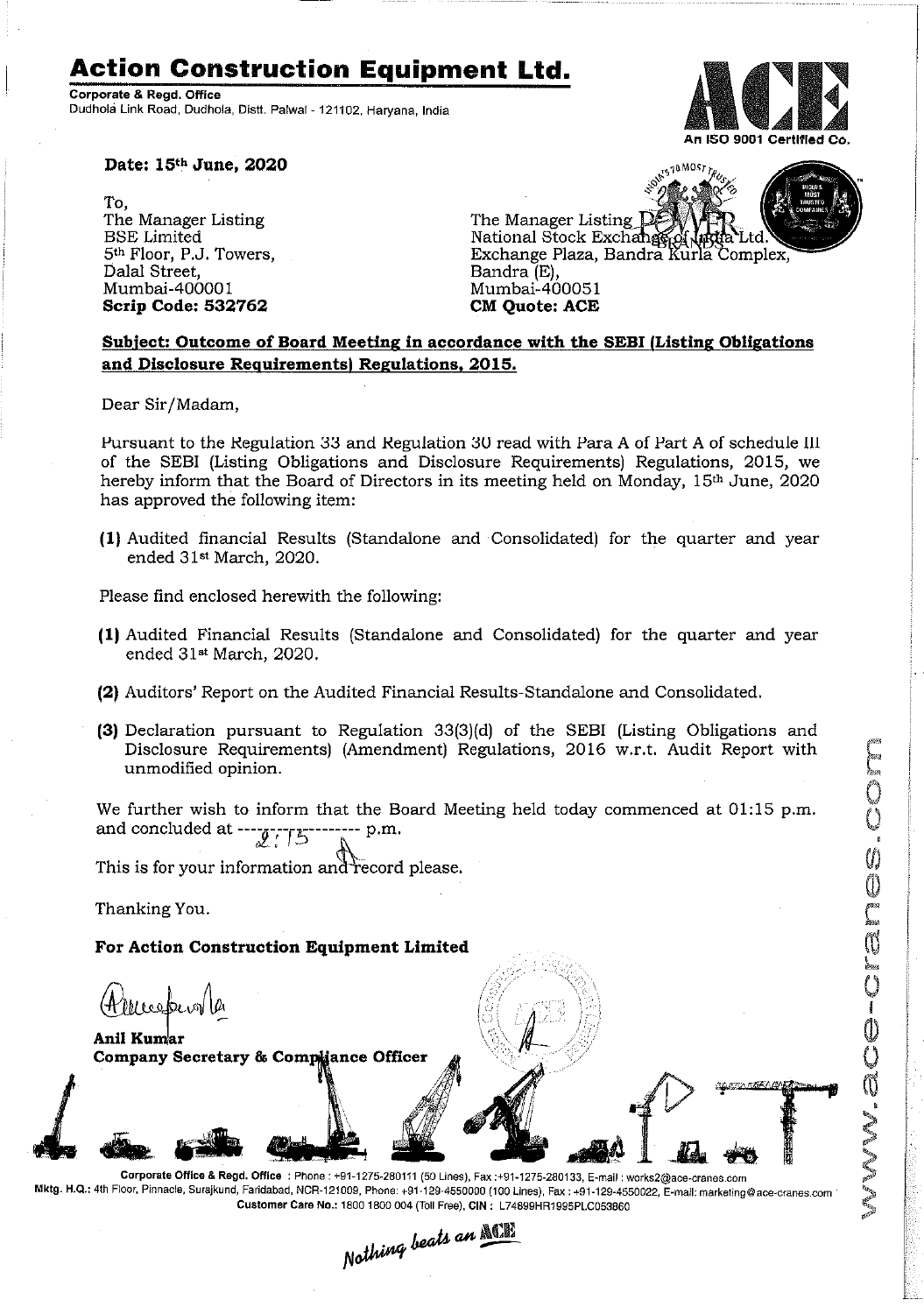|                                    | Ē                           |
|------------------------------------|-----------------------------|
|                                    |                             |
| $\sim$ $\sim$ $\sim$ $\sim$ $\sim$ | <b>LOUIS LIGHT DURICATE</b> |
| i<br>C GOOGLE                      |                             |
|                                    | .                           |
|                                    |                             |

 $\frac{6}{2}$  o Ľ  $\boldsymbol{\kappa}$ ದ 12 H  $\mathfrak{g}$ œ G, oı, IJ Ġ Paid up Equity Share Capital Other comprehensive income attributable to: Total comprehensive income (7+8) Net Prafit/(Loss) for the period from operations (5-6) **Exceptional items** Expenses **Income** Profit/Al.oss) from operations before exceptional items and tax (1-2) Earnings per share (Face Value Rs 2/- each) (b) Non-Controlling Interests Total comprehensive income attributable to: (b) Non-Controlling Interests (b) Non-Controlling Interests (a) Owners Profit attributable to: (d) Incame tax relating to Items that will be reclassified to profit or loss (c) Items that will be reclassified to profit or loss (a) Items that will not be reclassified to profit or loss<br>(b) Items that will not be reclassified to profit or loss Other comprehensive income Tax expense Profit/ (Loss) before Tax (3-4) (a) Owrers (a) Ovvriers Total other comprehensive income **Total Income** (Face Value Rs. 2/-Per Share) **lotal** expenses (a) Kevenue from operations<br>(b) Other Income (a) Current Tax (g) Other expenses (e) Finance costs (d) Employee benefits expense (c) Changes in inventories of finished goods (b) Furchase of stock-in-trade (a) Cost of materials consumed (b) Deferred Tax (f) Depreciation and amortisation expense b) Diluted (in Rs.) a) Basic (in Rs.) work-in-progress and stock-in-trade Particulars Statement of Standalone / Consolidated Audited Results for the Quarter / Year ended 31st March 2020 Ph.: 01275-280111 (50 lines), Fax: 01275-280133. E-neali: cs@ace-cranes.com, Web.: www.ace-cranes.com Regd. Office: Dudhola Link Road, Dudhola, Distt. Palwal - 121102 Haryana, India 31-Mar-20 (Audited) 30,413.27 23,799.32 30,546.46 28,586.64 1,826.63 1,826.63  $(358.60)$  $T^* {\cal L L} {\cal L}^{\prime} {\cal L}$ 2,018.43 1,363.50 371.51 2,269.66 1,377.41 66'Z0F 1,363.50 726.86 20.40  $\frac{(17.19)}{3.28}$  $(13.91)$  $(13.91)$  $\frac{1}{21}$ Quarter ended 31-Mar-19 (Audited) (Un-Audited) 59,965.03<br>ED.598,05 28,238.11 28,063.18  $(4,932.03$ 30,144.59 2,081.41  $2.081.41$ 1,223.19 1,688.16 2,023.01  $1,221.75$ 185.72<br>297.14 563.07  $1221.75$ 2,346.46  $\frac{807.21}{51.01}$ 223.19 (2.18)<br>0.74  $(\overline{t\bar{z}}\cdot\overline{t})$  $(\overline{w}$ <u>ម្រាំ</u><br>ស្រុ 31-Dec-19 **Standalone** 28,926.41 27,427.23 **12,974.94** 29,996.00 2,269.66 1,261.30 1,668.77 1,668.77 2,305.56 2,201.11 169.59 1,261.30 1,261.30 321.59 00'6LF 1,261.30 374.40<br>02.44 143.35 81.68  $\overline{1}$ 보티 31-Mar-20 (Audited) 116,022.87 115,619.75 90,936.78<br>1,635.08 109,203.17 (3,149.64  $0.819.70$ 5,249.90 1,693.25<br>2.599.1  $\frac{6583}{20}$ 8,451.94 8,561.67 5,263.81 1,301.35 1,465.99 5,263.81  $\frac{403.12}{2}$ 5,249.90 2,269.66  $(17.19)$  $(13.91)$  $(13.91)$ **Year** ended 4.58 31-Mar-19  $\begin{array}{c} \textbf{11.13}\ \textbf{13.13}\ \textbf{21.11}\ \textbf{31.13}\ \textbf{32.13}\ \textbf{43.13}\ \textbf{54.13}\ \textbf{65.13}\ \textbf{76.13}\ \textbf{87.13}\ \textbf{98.13}\ \textbf{109.13}\ \textbf{111.13}\ \textbf{121.13}\ \textbf{131.13}\ \textbf{142.13}\ \textbf{153.13}\ \textbf{163.13}\ \textbf{174.13}\ \textbf{185.13}\ \textbf{$ (Audited) 134,248.51 135,219.18 126,784.68 8,434.50 8,434.50 1,175.18<br>8,504.10 1,152.09  $(4,700.65)$ 2,643.20<br>2,75.12 7,503.46 5,616.18 5,614.74 5,616.18  $49026$ 5,614.74 2,346.46 No. 2010 Contraction  $\begin{array}{c} (2.18) \\ 0.74 \end{array}$  $(144)$  $(1.44)$ 4.79 31-Mar-20 (Audited) 23,799.53 30,546.89 28,603.73  $(358.60)$ <br> $2,329.66$ 30,413.70  $\frac{(1.75)}{2,269.66}$ 1,348.59 1,362.50 1,346.84 1,809.97 2,033.24  $(133.19)$ 1,809.97 407.99 371.51 526.86<br>[77.64] 52098  $(17.19)$ <br>3.28 20.40  $(10.91)$  $(13.91)$  $\frac{1}{2}$  $\frac{13}{28}$ Quarter ended 31-Mar-19 policity to such the (Audited) [Un-Audited] (Audited)  $28,239.39$ <br> $563.07$ 29,966.53 28,068.57  $(4,932.03)$ <br>2,024.83 30,146.09 2,077.52 2,077.52 1,690.45  $\frac{(0.74)}{2,346.46}$ 1,220.04 1,217.86 179.56 1,218.60 297.14 185.72  $319.30$ 807.21<br>51.01  $(\overline{H}$  $\frac{1}{2}$  $(1.44)$ (218)<br>0.74  $\frac{1}{2}$  $\mathbf{r}$ ï 31-Dec-19 Consolidated Z1,974.17 29,107.77 28,926.41 27,427.92 2,306.86 61.68<br>2,201.27 1,679.85  $rac{127288}{85}$  $1,271.22$  $\frac{1272.38}{2}$ 1,679.85 419.00 181.36  $\overline{u}$ 69 TZE 2,269.66 143.35 374.40<br>33.07  $\frac{11}{12}$  $\frac{1}{116}$ Ιä  $\ddot{\phantom{0}}$ 31-Mar-20 414.89<br>116,037.85 115,622.96 90,937.86<br>1,635.08 109,234.91  $(3,149.64)$ 1,693.25<br>(137.36)<br>5,247.05 6,802.94 6,802.94 16174.8 1,301.35 1,465.99 5233.14 5,234.93 5,243.84 2,269.66  $(17.19)$  $(13.91)$  $(13.91)$  $\overline{w}$  $\overline{w}$ Year ended 457<br>157 (Audited) 31-Mar-19  $\begin{array}{c} \textbf{11.522} \\ \textbf{13.242.81} \end{array}$ 134,252.68 135,223.35 (Rs. In Lakh) 126,802.7 (4,700.65)<br>7,510.73  $8,420.61$ 1,152.09 **5600.85** 8,420.61 8,513.12 2,643.20  $1,175.27$ 5,602.29  $\frac{(1.79)}{2,346.46}$ 5,604.08 5,602.64 70.67  $\frac{175.12}{2}$  $\begin{array}{c} (2.18) \\ 0.74 \end{array}$  $(H,H)$  $\sqrt{1.79}$  $\frac{1}{2}$  $\frac{4.78}{4.78}$ 

flace Date tandabac 15/06/2020

Job Lit ender

 $\hat{\gamma}$ 

**Reading A**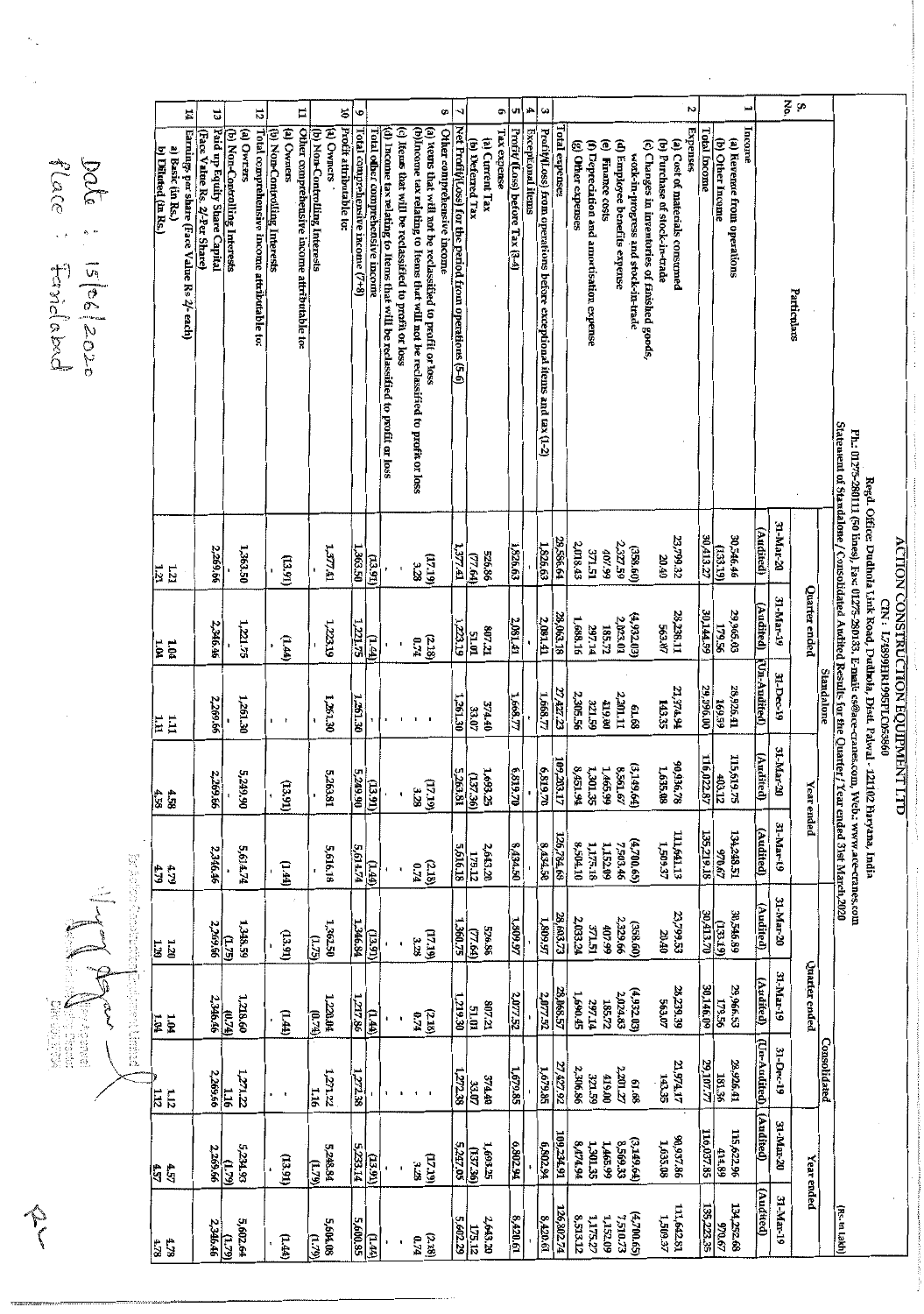Date: Islos/2020<br>Mare: Fanideboch

|                                  |            |                  |                   |                      |                           |           | 4                   |                      |                |                      |                      |                           |           | ىب             |                                |                                     |               |           |                          |                   |                      |                           |           | Ņ               |                                        |                                                                    |                          |                   |                      |                           | ≓                            |                |           |               |              |                                                                                                      |                                                                                                                                                                                         |                                    |                           |
|----------------------------------|------------|------------------|-------------------|----------------------|---------------------------|-----------|---------------------|----------------------|----------------|----------------------|----------------------|---------------------------|-----------|----------------|--------------------------------|-------------------------------------|---------------|-----------|--------------------------|-------------------|----------------------|---------------------------|-----------|-----------------|----------------------------------------|--------------------------------------------------------------------|--------------------------|-------------------|----------------------|---------------------------|------------------------------|----------------|-----------|---------------|--------------|------------------------------------------------------------------------------------------------------|-----------------------------------------------------------------------------------------------------------------------------------------------------------------------------------------|------------------------------------|---------------------------|
| <b>Total Segment Liabilities</b> |            | Φ<br>Unallocatec | D) Agri Equipment | C) Material Handling | B) Construction Equipment | A) Cranes | Segment Liabilities | Total Segment Assets | E) Unallocated | D) Agri Equipment    | C) Material Handling | B) Construction Equipment | A) Cranes | Segment Assets | <b>Total Profit before Tax</b> | Less- Other Unallocable Expenditure | Less-Interest | Total     | E) Subsidiaries Business | D) Agri Equipment | C) Material Handling | B) Construction Equipment | A) Cranes | Segment Results | Gross Revenue / Income from Operations | Less-Inter Segment Revenue<br><b>Total Revenue from operations</b> | E) Subsidiaries Business | D) Agri Equipment | C) Material Handling | B) Construction Equipment | Segment Revenue<br>A) Cranes |                |           | Particulars   |              |                                                                                                      |                                                                                                                                                                                         |                                    |                           |
| 95.119.61                        | 53,976.03  |                  | 4,816.20          | 1,510.51             | 5,384.90                  | 29,431.97 |                     | 95,119.61            | 8,809.68       | 5,803.82             | 2,866.78             | 10,198.24                 | 67 441.09 |                | 1,826.63                       | 339.31                              | 407.99        | 2,573.93  |                          | 19.59             | 163.18               | 46.98                     | 2,344.18  |                 | 30.546.46                              | 30.546.46                                                          |                          | 3210.99           | 2,139.08             | 3,456.53                  | 21,739.86                    | <b>Audited</b> | 31-Mar-20 |               |              | SEGMENT WISE REVENUE, RESULTS, ASSETS AND LIABILITIES, FOR THE QUARTER / YEAR ENDED 31ST MARCH, 2020 |                                                                                                                                                                                         |                                    |                           |
| 88,445.87                        | 50,602.23  |                  | 7,234.59          | 1,784.77             | 2,583.25                  | 26,241.03 |                     | 88,445.87            | 10,307.27      | 6,836.51             | 3,596.83             | 7,276.61                  | 60,428.65 |                | 2,081.41                       | 319.59                              | 185.72        | 2,586.72  |                          | (364.32)          | 193.94               | 165.01                    | 2,592.09  |                 | 29,965.03                              | 29,965.03                                                          |                          | 3,153.27          | 2,216.22             | 2,290.57                  | 22,304.97                    | (Audited)      | 31-Mar-19 | Quarter ended |              |                                                                                                      |                                                                                                                                                                                         |                                    |                           |
| 87,615.57                        | 56,905.98  |                  | 5,285.37          | 729.68               | 3,069.81                  | 21,624.73 |                     | 87,615.57            |                | 6,025.10<br>7,885.93 | 2,038.13             | 9,287.21                  | 62,379.20 |                | 1,668.77                       | 374.30                              | 419.00        | 2,462.07  |                          | 184.06            | 157.34               | (18.86)                   | 2,139.53  |                 | 28,926.41                              | 28,926.41                                                          |                          | 4,864.90          | 1,882.67             | 2,534.79                  | 19,644.05                    | (Un-Audited)   | 31-Dec-19 |               | Standalone   |                                                                                                      |                                                                                                                                                                                         |                                    |                           |
| 95,119.61                        | 53,976.03  |                  | 4,816.20          | 1,510.51             | 5,384.90                  | 29,431.97 |                     | 95,119.61            | 8,809.68       | 5,803.82             | 2,866.78             | 10,198.24                 | 67,441.09 |                | 6,819.70                       | 1,415,43                            | 1,465.99      | 9,701.12  |                          | (411.45)          | 816.11               | 1.65                      | 9,294.81  |                 | 115,619.75                             | 115,619.75                                                         |                          | 14,327.61         | 8,358.18             | 10,065.31                 | 82,868.65                    | (Audited)      | 31-Mar-20 | Year ended    |              |                                                                                                      | Ph.: 01275-280111 (50 lines), Fax: 01275-280133. E-mail: cs@ace-cranes.com, Web.: www.ace-cranes.com<br>Regd. Office: Dudhola Link Road, Dudhola, Distt. Palwal - 121102 Haryana, India | <b>Action Construction Equipme</b> | $\mathbb{A}_{\mathbb{A}}$ |
| 88,445.87                        | 50,602.23  |                  | 7,234.59          | 1,784.77             | 2,583.25                  | 26,241.03 |                     | 88,445.87            | 10,307.27      | 6,836.51             | 3,596.83             | 7,276.61                  | 60,428.65 |                | 8,434.50                       | 1,366.33                            | 1,152.09      | 10,952.92 |                          | 679.55            | 1,149.76             | 89'68                     | 8,923.93  |                 | 134,248.51                             | 134,248.51                                                         |                          | 20,362.99         | 9,437.57             | 8,018.66                  | 96,429.29                    | (Audited)      | 31 Mar-19 |               |              |                                                                                                      |                                                                                                                                                                                         | nt Limited                         |                           |
| 95,359.93                        | 54,216.35  | 4,816.20         |                   | 1,510.51             | 5,384.90                  | 29,431.97 |                     | 95,359.93            | 9,050.00       | 5,803.82             | 2,866.78             | 10,198.24                 | 67,441.09 |                | 1,809.97                       | $\frac{339.31}{2}$                  | 66'10P        | 2,557.27  | (16.66)                  | 19.59             | 163.18               | 46.98                     | 2,344.18  |                 | 30,546.89                              | 30,546.89                                                          | 0.43                     | 3,210.99          | 2,139.08             | 3,456.53                  | 21,739.86                    | (Audited)      | 31 Mar-20 |               |              |                                                                                                      |                                                                                                                                                                                         |                                    |                           |
| 56'689.95                        | 50,846.31  | 7,234.59         |                   | 1784.77              | 2.583.25                  | 26,241.03 |                     | 88,689.95            | 10,551.35      | 6,836.51             | 3,596.83             | 7,276.61                  | 60,428.65 |                | 2,077.52                       | 319.59                              | 185.72        | 2,582.83  | (3.89)                   | (364.32)          | 193.94               | 165.01                    | 2,592.09  |                 | 29,966.53                              | 29,966.53                                                          | $\frac{1}{20}$           | 3,153.27          | 2,216.22             | 2,290.57                  | 22.304.97                    | (Audited)      | 31-Mar-19 | Quarter ended |              |                                                                                                      |                                                                                                                                                                                         |                                    |                           |
| 87,863.27                        | 57, 153.68 | 5,285.37         |                   | 729.68               | 3,069.81                  | 21,624.73 |                     | 87,863.27            | 8,133.63       | 2,038.13<br>6,025.10 |                      | 1287.21                   | 62,379.20 |                | 1,679.85                       | 374.30                              | 419.00        | 2,473.15  | 11.08                    | 184.06            | 157.34               | (18.86)                   | 2,139.53  |                 | 28,926.41                              | 28,926.41                                                          |                          | 4,864.90          | 1,882.67             | 2,534.79                  | 19,644.05                    | (Un-Audited)   | 31-Dec-19 |               | Consolidated |                                                                                                      |                                                                                                                                                                                         |                                    |                           |
| 95,359.93                        | 54,216.35  | 4,816.20         |                   | 1,510.51             | 5,384.90                  | 29,431.97 |                     | 95,359.93            | 9,050.00       | 2,866.78<br>5,803.82 |                      | 10,198.24                 | 67,441.09 |                | 6,802.94                       | 1,415.43                            | 1,465.99      | 9,684.36  | (16.76)                  | (411.45)          | 816.11               | 1.65                      | 9,294.81  |                 | 115,622.96                             | 115,622.96                                                         | ره <br>1 <u>7</u>        | 14,327.61         | 8,358.18             | 10,065.31                 | 82,868.65                    | (Audited)      | 31-Mar-20 | Year ended    |              | (Rs. In Lakhs)                                                                                       |                                                                                                                                                                                         |                                    |                           |
| 88,689.95                        | 50,846.31  | 7,234.59         | 1,784.77          |                      | 2,583.25                  | 26,241.03 |                     | 88,689.95            | 10,551.35      | 6,836.51             | 3,596.83             | 7,276.61                  | 60,428.65 |                | 8,420.61                       | 1,366.33                            | 1,152.09      | 10,939.03 | (13.89)                  | 679.55            | 1,149.76             | 89.68                     | 8,923.93  |                 | 134,252.68                             | 134,252.68                                                         | 4.17                     | 20,362.99         | 9,437.57             | 8,018.66                  | <b>96,429.29</b>             | (Audited)      | 31-Mar-19 |               |              |                                                                                                      |                                                                                                                                                                                         |                                    |                           |

 $\begin{picture}(20,20) \put(0,0){\vector(1,0){10}} \put(15,0){\vector(1,0){10}} \put(15,0){\vector(1,0){10}} \put(15,0){\vector(1,0){10}} \put(15,0){\vector(1,0){10}} \put(15,0){\vector(1,0){10}} \put(15,0){\vector(1,0){10}} \put(15,0){\vector(1,0){10}} \put(15,0){\vector(1,0){10}} \put(15,0){\vector(1,0){10}} \put(15,0){\vector(1,0){10}} \put(15,0){\vector(1$